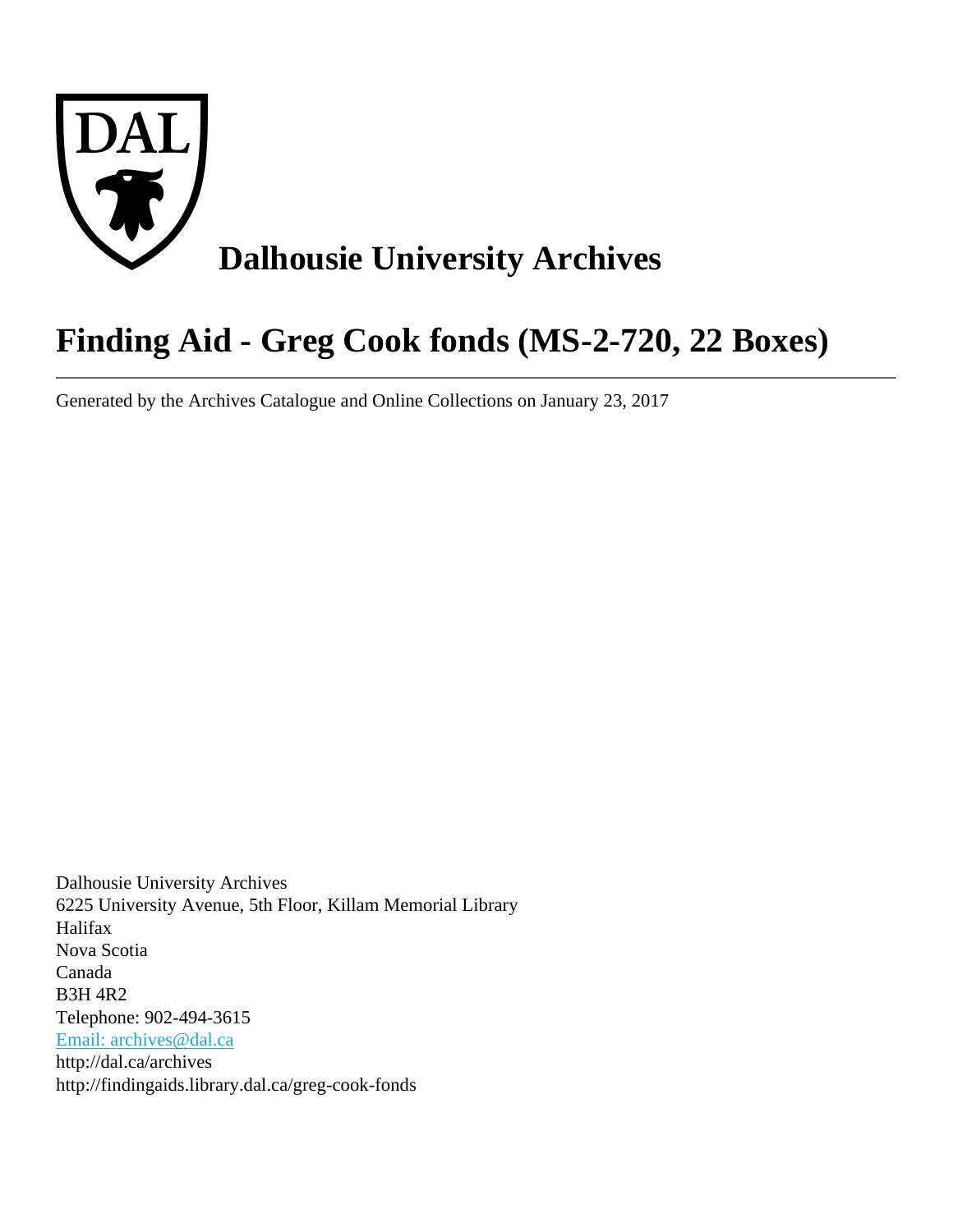# **Table of contents**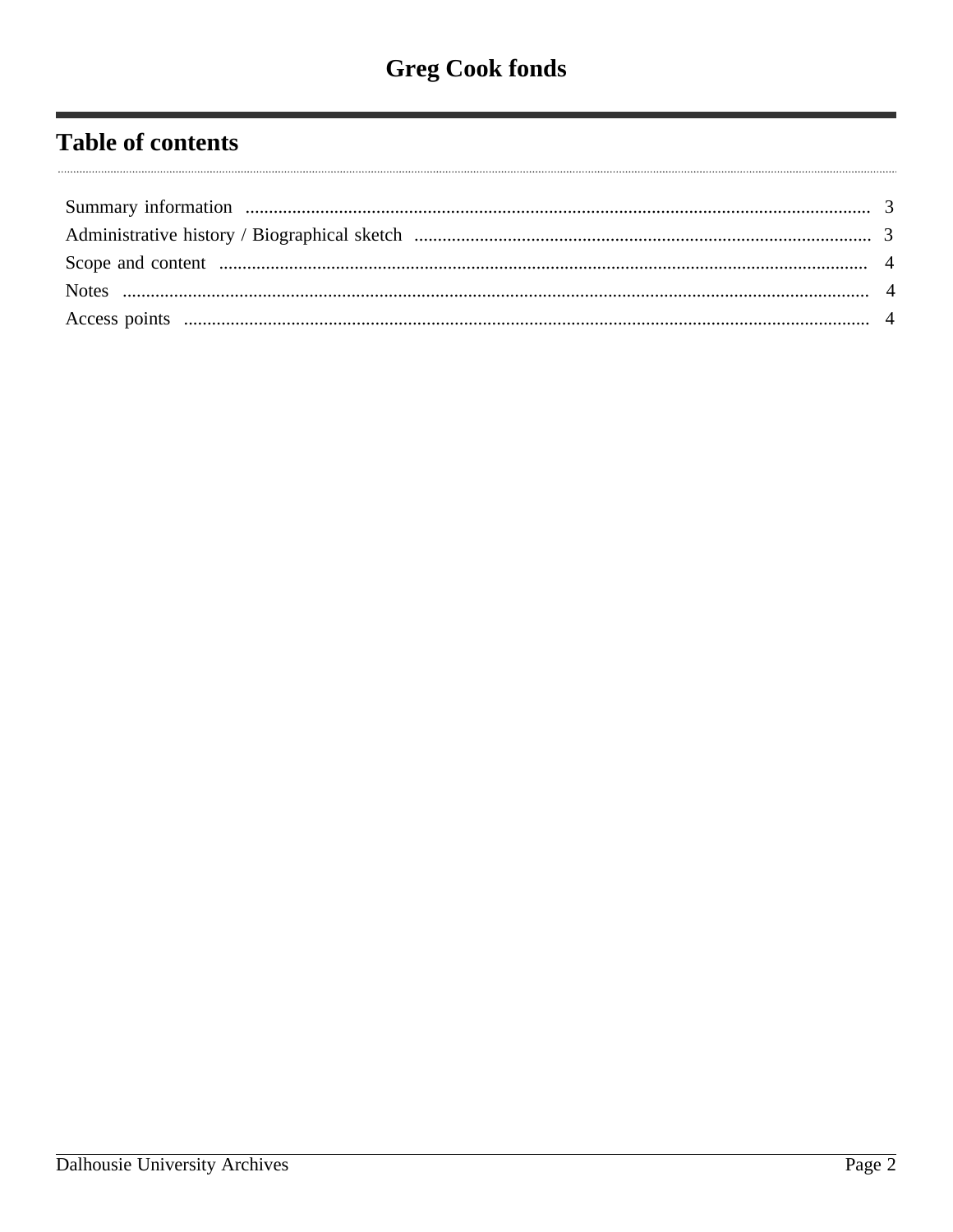## <span id="page-2-0"></span>**Summary information**

| <b>Repository:</b>           | Dalhousie University Archives                                                                                                                                                         |
|------------------------------|---------------------------------------------------------------------------------------------------------------------------------------------------------------------------------------|
| <b>Title:</b>                | Greg Cook fonds                                                                                                                                                                       |
| Reference code:              | MS-2-720, 22 Boxes                                                                                                                                                                    |
| Date:                        | 1950-1993 (date of creation)                                                                                                                                                          |
| Language:                    | English                                                                                                                                                                               |
| <b>Physical description:</b> | 5.44 m of textual records                                                                                                                                                             |
| Note [generalNote]:          | Preferred citation: [Identification of item], Greg Cook fonds,<br>MS-2-720, Box [box number], Folder [folder number], Dalhousie<br>University Archives, Halifax, Nova Scotia, Canada. |

# <span id="page-2-1"></span>**Administrative history / Biographical sketch**

#### **Note**

Gregory Cook was born in 1942 in Yarmouth County, Nova Scotia. In 1958, he began attending Acadia University. He became involved in editing The Athenaeum, the student newspaper, and then founded and edited Amethyst, a student literary quarterly. Cook graduated in 1962 with a Bachelor of Arts in English but remained at Acadia University to edit Amethyst until 1964. Through his work with Amethyst he had begun a correspondence with many Canadian writers including Ernest Buckler, Alden Nowlan and Irving Layton. Upon leaving Acadia University in 1964, he founded and edited The Crier, a magazine that focused on the arts from a Maritime perspective. The Crier was short-lived, lasting only four issues. Next, in 1964, Cook formed Crier Publications Ltd., a publishing company that did numerous printing jobs for many Nova Scotia organizations such as Acadia and Neptune Theatre. In 1966 Cook returned to Acadia University where he completed his Masters in English, writing his thesis on Ernest Buckler. Several years later, he was hired as a lecturer in the English Department at Acadia University. In 1972, he edited the book Critical Views of Canadian Writers: Ernest Buckler. In the 1970's he also worked as a freelance journalist and had articles published in Maclean's and The Atlantic Advocate. In the late 1970's he served as Executive Director of the Writers' Federation of Nova Scotia. Gregory Cook continues to work as a reporter, freelance writer and lecturer. His poems have been published as books, in numerous periodicals and broadcast on CBC radio. He is a member of Writers' Union of Canada, The League of Canadian Poets, and the Writers' Federation of New Brunswick and honorary member of the Writers' Federation of Nova Scotia.

### **Custodial history**

Materials were donated by Gregory Cook in 1998, 1999, 2000 and 2001.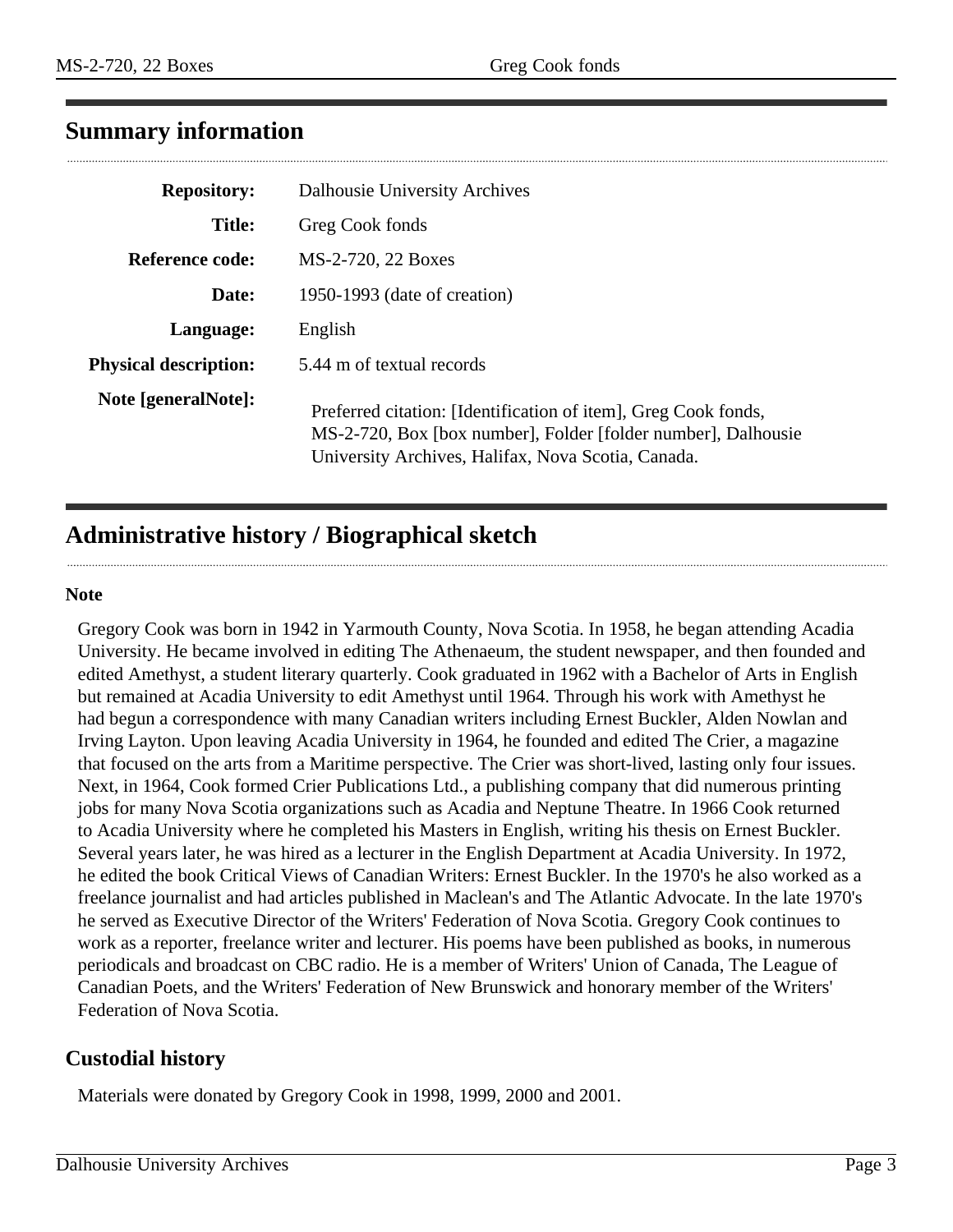## <span id="page-3-0"></span>**Scope and content**

Fonds consists of correspondence, newspaper articles written by Cook, published and unpublished manuscripts, published articles, academic papers, association minutes, writings, subject files, financial records, and research files.

#### <span id="page-3-1"></span>**Notes**

#### **Title notes**

#### **Restrictions on access**

There are no access restrictions on these materials. All materials are open for research.

#### **Conditions governing use**

Materials do not circulate and must be used in the Archives and Special Collections Reading Room. Materials may be under copyright. Contact departmental staff for guidance on reproduction.

#### **Finding aids**

Inventory available onsite for the 1998 and 1999 accessions.

#### **Related material**

Related materials include the Writers' Federation of Nova Scotia fonds (MS-2-612).

#### **Accruals**

Further accruals are not expected.

#### **Other notes**

• **Publication status**: Published

### <span id="page-3-2"></span>**Access points**

- Writers' Federation of Nova Scotia.
- Textual record (documentary form)
- Canadian literature (subject)
- Correspondence (subject)